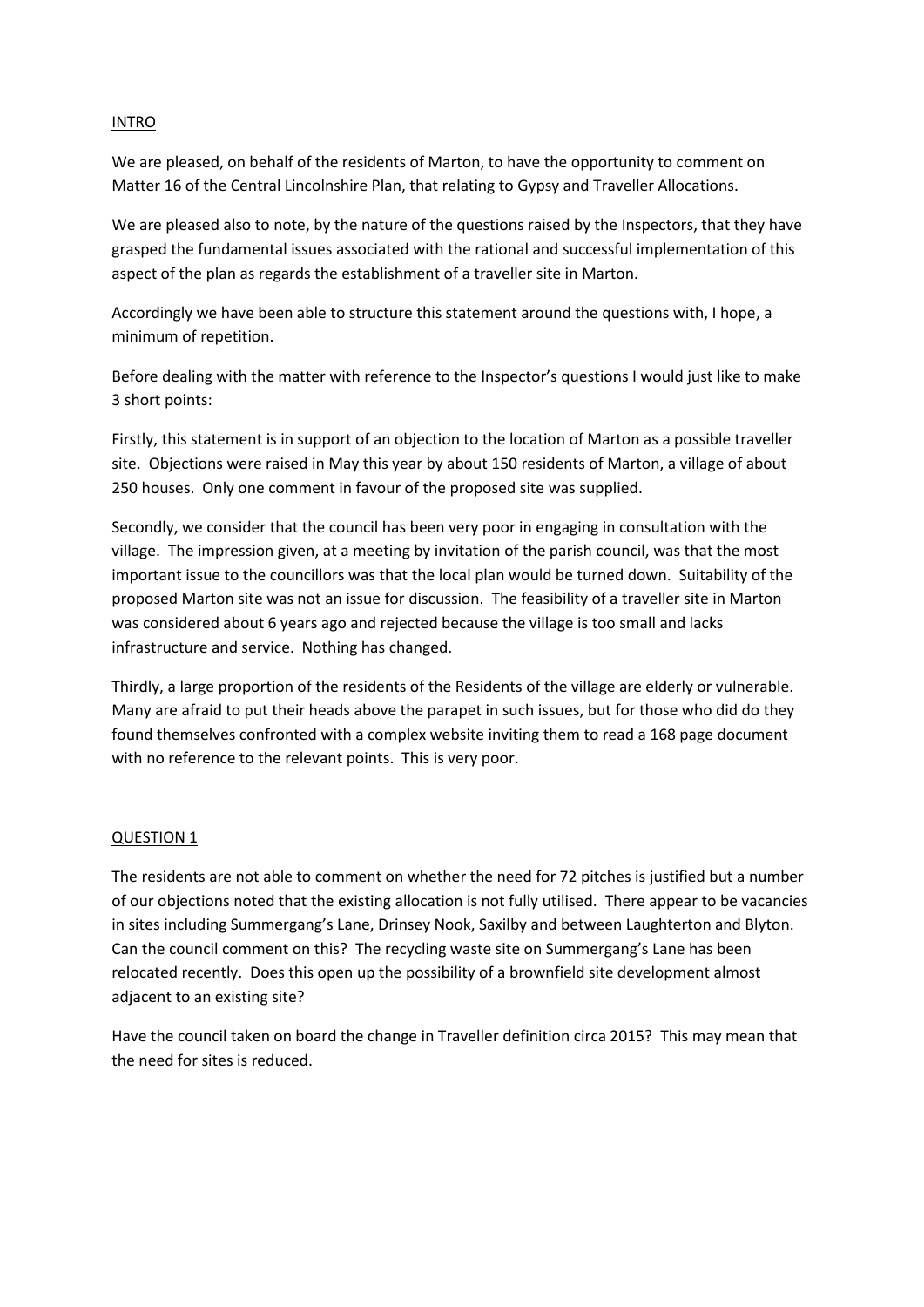## QUESTION 2

Moving on to question 2 "has an appropriate selection of sites been assessed?" again, this is a matter for the council, but it seems logical to start by drawing a distinction between zones in Lincolnshire considered appropriate for traveller sites and, by definition, those considered inappropriate: i.e. everywhere else. The guidance document includes the map reproduced in the Appendix as Figure 1. The zones encompass land within 2.5 km of major centres. Marton is not in, or even close to any of the identified zones. We will enlarge on this under Question 8.

The truth of the matter, as it results in the possible selection of Marton, is best gleaned by a paraphrase of the words of the county councillor Jeff Sumner at a public meeting in Marton: "we need somewhere so that the Lincolnshire plan can go through; this is somewhere". A cynic might conclude that the issue has best dealt with by finding a remote location, thereby minimising the objections of more substantial communities. It might also be read as a policy of "out-of-sight, outof-mind". We will come back to this under Question 8.

Is it the only parcel of land put forward by a landowner? Can this be a sufficient reason to classify a site as appropriate?

# QUESTION 4

Regarding the first half Question 4, our understanding of national policy is that, firstly, the assessment of need is based on council assessment, not a government requirement. Our comment on this was placed under Question 1. Secondly, the items we consider relevant under national policy are: early and effective engagement with communities, the use of greenfield/agricultural land, and whether rural exceptions apply.

Picking up on the first of these "early and effective engagement with communities", the Marton villagers consider that there has been no proactive engagement. Marton has a large population of elderly people and also a large population of people with learning difficulties whose views have not been sought. Can the council comment on its engagement with the traveller community and recording its views on the proposed site? There seems not to have been any relevant comment on the Local Plan.

Regarding the second half of the question, the residents of Marton have identified, in our objections, a number of reasons against the selection of Marton specific to the proposed site itself. Various Council, Government and Housing consultancy documentations are relevant (see Appendix).

GTAA 2013 describes getting large accommodation units on and off site. The access road which is shared with the settled community is single track as shown in Figure 2 of the Appendix. The road is less than 3 m wide at the entrance to the site (as compared to the building regulations of 3.7m). The verge of a much loved and pretty lane, used heavily by locals and by tourists for views of the Trent and access to footpaths and a village conservation area, would be wrecked by large touring caravans moving on and off the site. There would be implications for visual privacy and on protecting local amenity. Marton is a quiet, rural village.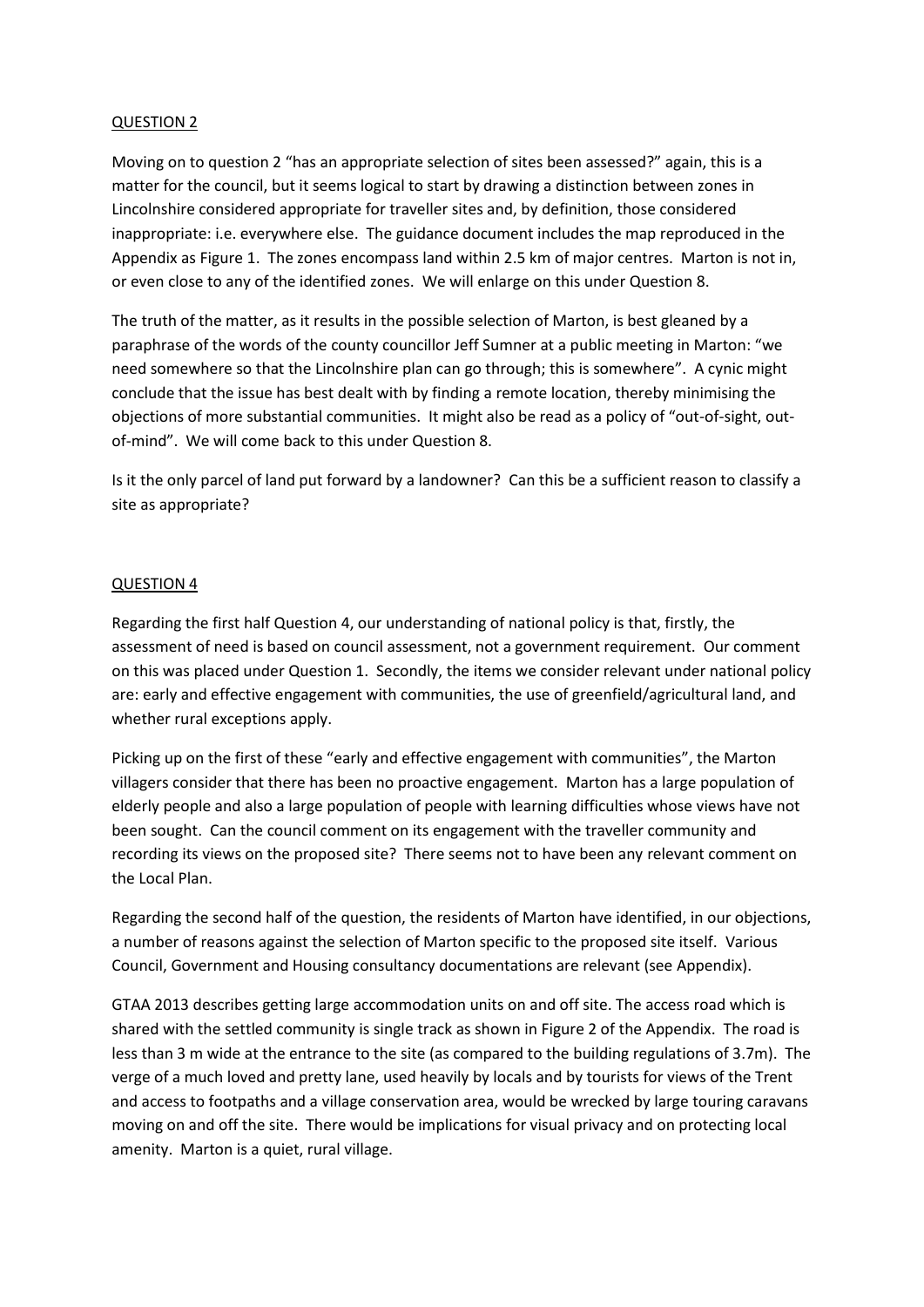With the lack of local sites of employment in the area, it is natural to assume that some form of industry would take place on the traveller site itself. Any mixed use on this site would be inappropriate in Martin particularly as it adjoins housing and the village cemetery where burials and quiet mourning takes place. The noise from such a site may be distressing.

Trent Port Road, through which the site is accessed, is subject to flooding during periods of heavy rain as shown in Figures 3 and 4 of the Appendix. The wash from heavy vehicles reaches front doors requiring sand-bags protection. In fact the whole area is riddled with flood zones.

Water and sewerage services are already compromised at the end of Trent Port Road. The main drains cannot cope with existing demand. The houses built in 2006 are not on the mains system, but instead pay for a separate system of holding tanks. The three properties at the bottom of the road experience low water pressure. A spur onto the proposed site would not improve matters.

There is no mains electricity or sewerage on the proposed site and no mains gas in the village. Many villagers experience poor or non-existent mobile phone signals.

The land within which pitches would be allocated is large. GTAA 2013 states that it should not dominate the local community. We'll refer to this again under Question 6.

The Ark housing consultancy survey of traveller respondents' shows that traveller communities do not want to be sited too closely to a settled community. The clear majority would prefer to be 250m or more away. Over 40% would prefer 1km or more. This, it is supposed, reflects noise and privacy issues. The rights of the settled community are addressed in "Central Lincolnshire Gypsy and Traveller Accommodation Assessment" (2013), where it is stated that the site should respect the scale of and not dominate the nearest settled community. The position of the proposed Marton site with respect to the settled community is shown, in Figure 5 of the Appendix, to be adjacent, in fact right next to existing housing and in the heart of the village community. This is in contrast to the Gainsborough, Lincoln and Beckingham sites (shown in the Appendix as Figures 6, 7 and 8). It may not be a formal requirement but I would like to draw attention to the fact that the Marton site would not have direct access to a main road. Access to the main road is via the residential Trent Port Road. How will residents at the far end of Trent Port road pass traveller vehicles coming in the opposite direction? This would not be ideal for either community. This is also in contrast with the other established sites. Many existing residents might stop using the lane and thus lose their local amenity.

#### QUESTION 5

Question 5 covers two related and fundamentally important success criteria. We are trusting, of course, that the council has a duty to work towards a successful outcome. That being so the council must have a rational expectation that the site will be prepared to the necessary standard and once occupied, it will be managed such that the relationship between the traveller and settled community is harmonious. As the site is to be privately developed and managed the key relationship will be between the council and the landowner. We are concerned that a poor working relationship between the council and the landowner would prevent actions taking place to deal with any failure in community relations.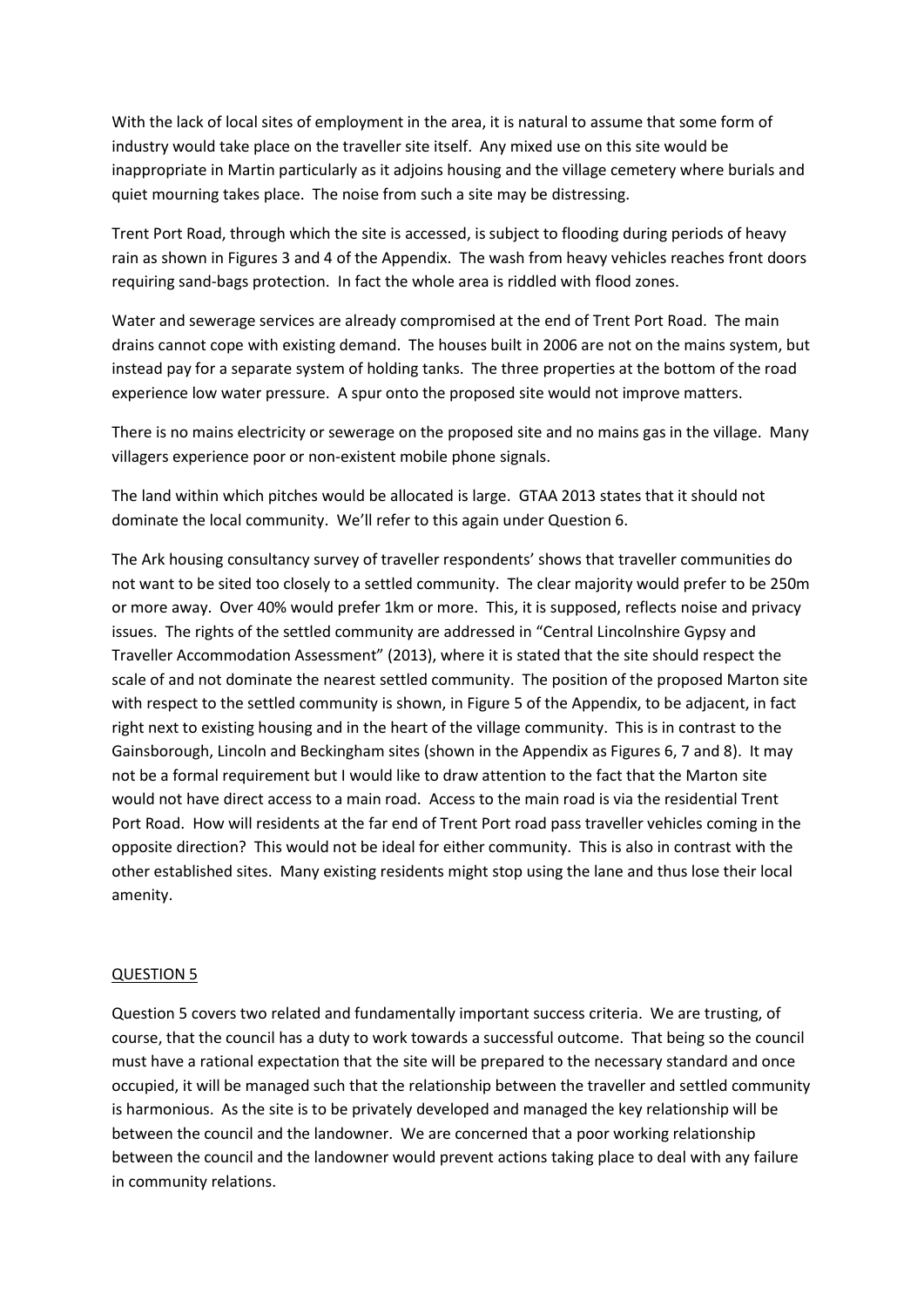The go-ahead for a permanent legal site will depend on a successful planning application. As planning for houses has previously been refused twice for this site it must be considered likely that a traveller site application may also not make it through the planning stage. I would like to mention two issues. Firstly, whilst the proposed site itself is not in a flood risk zone, much of Trent Port Road is. A significant area of hard-standing for a permanent traveller site is likely to result in water run-off and make the flooding of Trent Port Road more extreme. We strongly believe that the landowner would not invest in dealing with any flooding/drainage issues and, experience suggests, would resist any enforcement notices from the authorities. In the event of the ownership of the land changing hands dealing appropriately with drainage would be difficult and costly.

Secondly, the site is of potential archaeological interest. The route of the Roman road that crossed the Trent at Marton lies close to the proposed site. There are remains of a Roman fort and villa and small settlements all along the bank and ridge nearby. Any planning application on this land leads to the requirement for an archaeological survey. The cost of this, we presume, would be borne by the landowner. The risk of this proving a terminal stumbling block should not be ignored. What is the point of Marton being identified on a council plan, when the site is highly likely never to receive the necessary planning permission?

We'll return to the issue of the likelihood of the potential take-up of pitches by travellers looking for relatively long-term residency under Question 7, but we find it difficult to believe that there would be any commercial viability in developing the plot and, therefore in spending money on the planning application and the provision of services necessary to conform to needs.

Of concern to the settled community is the issue of site management, maybe better stated as the expectation of a lack of any site management. We assume that the landowner would be the person responsible for maintaining a harmonious relationship between the communities. Can the council comment on this?

Over recent years there have been several well documented incidents that have required police intervention at this site. In a telling statement to the Gainsborough Standard, from the landowner after fire crews were called out to a fire on his land in 2011, he was quoted as saying "This is the ninth attack we've suffered in six years. All of them arsons. I'd say we've had about £1 million worth of damage over the years … Enough is enough, I'm sick of this". History suggests that, if issues arose between the communities, that he could not be relied upon to sort out problems. Failing this, what? There is no local police station. The local Marton residents are largely elderly or vulnerable and easily intimidated. What would the authorities do if serious community problems occurred? We are concerned that they would be reluctant to engage with the landowner. It is of immense importance to the residents of Martin that the council comment on this.

Have the safety needs of the travellers regarding been considered as regards their relationship with the landowner?

On a bureaucratic note, a resident traveller would be a council tax payer and registered with the council. Could they, or would they check who was occupying the pitches or is that the responsibility of the landowner? Would they be obliged to take any interest if the site grew beyond the defined number of pitches, and I'll refer to this under Question 6, and if so, what would they actually do?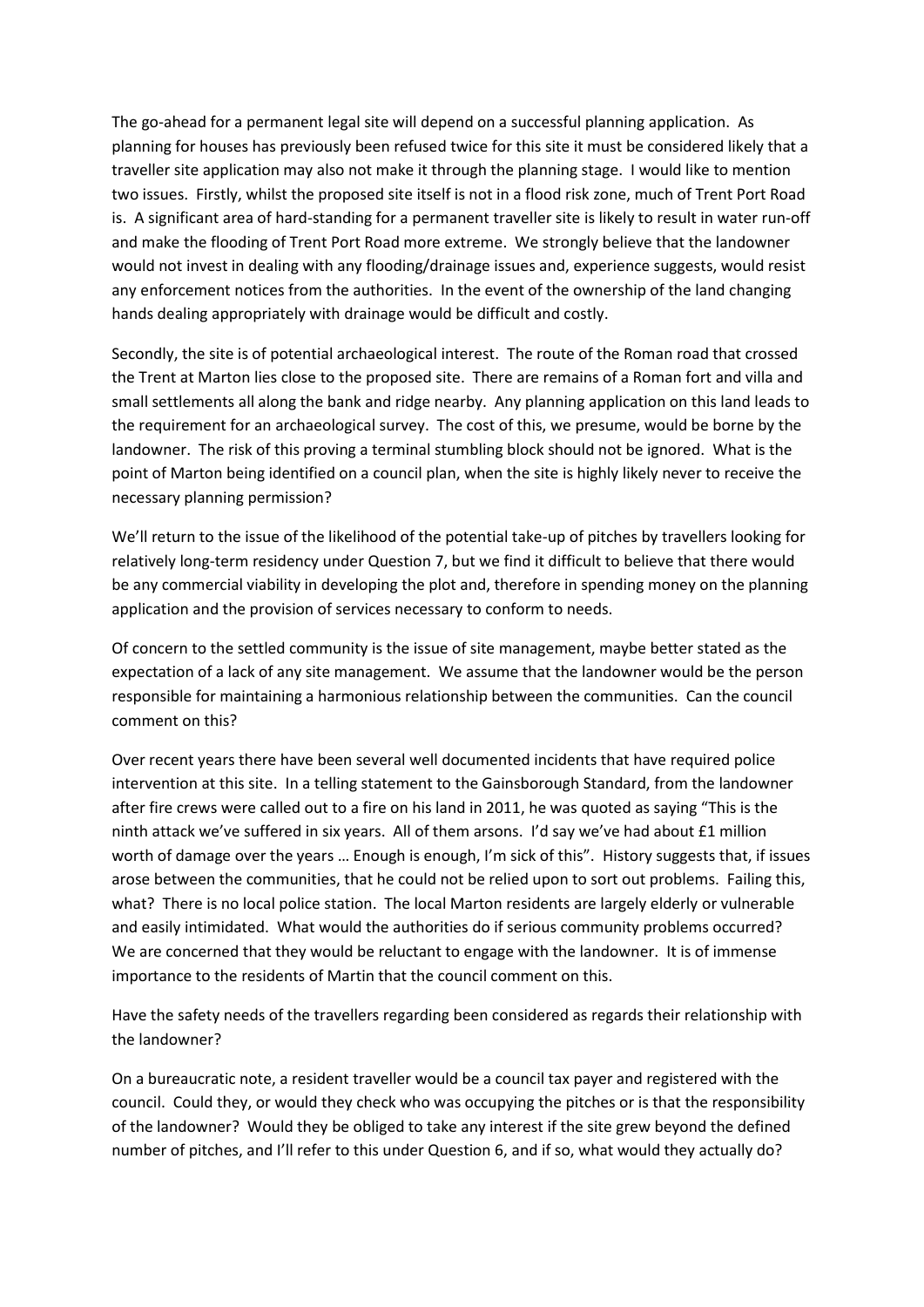### QUESTION 6

The first point to make is that the consultation process has been made difficult by the lack of clarity on boundaries. We have made our best guess. Is the process only opaque to us or is the question of boundaries equally vague to the council? It seems that the landowner has identified various new development uses for his land apart from traveller allocation without obvious geographical boundaries.

Figure 5 of the Appendix shows our assumption of the site identified for the pitches. This is already quite sizeable as a proportion of the village. If the site goes ahead it is possible to foresee future growth of the site into the surrounding land either legally or illegally (and who would enforce action against an illegal site that developed incrementally from a legal one?).

The GTAA 2013 document states that a traveller site should not dominate the local community. This is not the case with Marton where the site would indeed dominate. Expansion would be hard to control due to the nature of the land around the site. If run up to the physical boundaries the land would be greater than that of the settled community.

It is no exaggeration to state that the character of Marton would be permanently changed as a consequence of a significant traveller site.

### QUESTION 8

Referring back to Figure 1 in the Appendix we can consider why the areas not encompassed by the circles are not considered as appropriate for traveller sites. The reasons are covered by the reference documents, and the specific situation of Marton makes one of the strongest arguments in support of our objection.

The rational for a zone to be classified as a recommended location is that the traveller communities should have access to services, e.g. supermarkets, schools and medical services. Marton is not in or close to any of the identified zones. Why? Apart from a small, oversubscribed primary school it has no full-time services or shops with basic groceries. The nearest supermarket, for example, is an 8 km drive away, and the nearest basic groceries shop is nearly 4 km away. The nearest secondary schools are 12 and 20 km away. Village children have to apply for a school bus pass, a lengthy process and dependant on free spaces. There is Primary healthcare available in Marton twice a week for an hour each time. The closest full time service is 5 km away with no bus service. The general bus service passing through Marton is poor and stops before the end of the school/working day. There are no nearby centres of employment and Marton is isolated from neighbouring villages due to lack of pavements. JK Builders have applied to build 58 new homes placing greater demands on the limited services.

A traveller site in Marton would thus be unlikely to be of interest to those wishing to settle, especially the elderly and those with school age children. The likely appeal of a site in Marton can be judged with reference to the site near Beckingham (having very similar distance from services). According to GTAA 2013 it was decided that this site would not be expanded due to dissatisfaction of